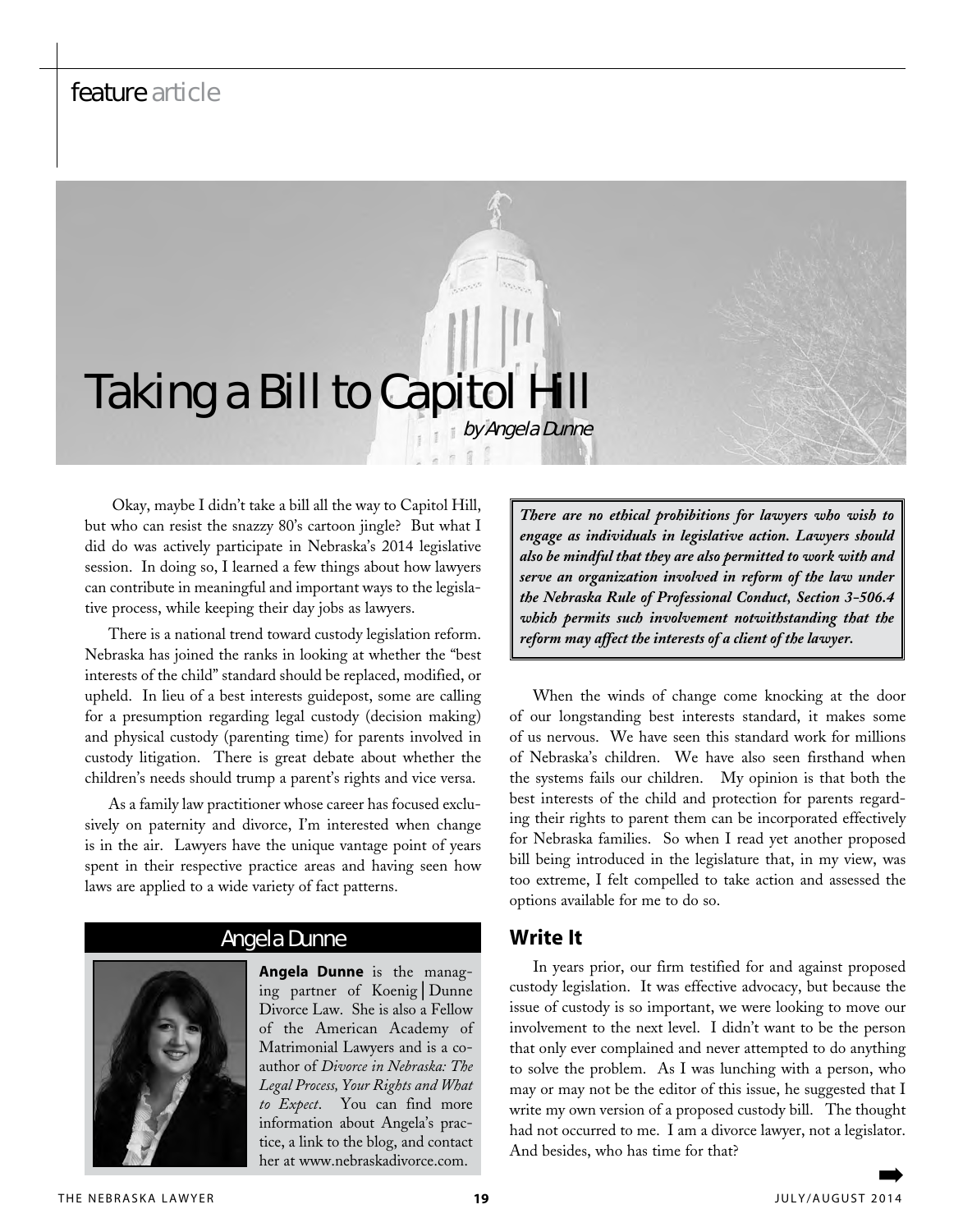#### **taking a bill to capitol hill**

I found out that I actually did. I set out to get some ideas on paper in the form of a proposed legislative bill and to my utter surprise, it was not that difficult. Remarkably it did not take that much time. You see as lawyers working in our practice areas, we all apt to say "well that's what the law says, but this is how it really works." I just starting drafting from the practical standpoint of what I had seen working well for families and what wasn't. I went back to the basics and pulled from Nebraska Supreme Court cases that guide family law practitioners and looked at what should be codified.

#### **Know Them**

Before January 1, I knew exactly zero Nebraska senators. But I did know the NSBA lobbyists, and I knew they would know the senator who had introduced the most recent custody bill. With name in hand, I scheduled a meeting with the introducing senator, with the intention of better understanding the senator's primary concerns and major goals. The day of our meeting, he and I both admitted to feeling nervous.

The senator/meat market owner from a small town and the Omaha divorce lawyer found common ground as divorced parents. We talked about our experiences and he asked me what I saw as I represented divorcing parents. I learned that he did not want to be legislating from one story or one set of facts; he wanted to know how the proposed legislation would impact all the different types of families and cases that he couldn't possibly have considered.

In the middle of our meeting, he was called off to go make a vote on a veteran's issue. It struck me that the legislators are not experts in many of the areas for which they are called upon to exercise expertise. Numerous bills are introduced in the legislature every session. The senators are expected to be conversant and knowledgeable in so many areas. They need and crave specific input to thoroughly understand the issues before them. The senator was so grateful for my reaching out to help him